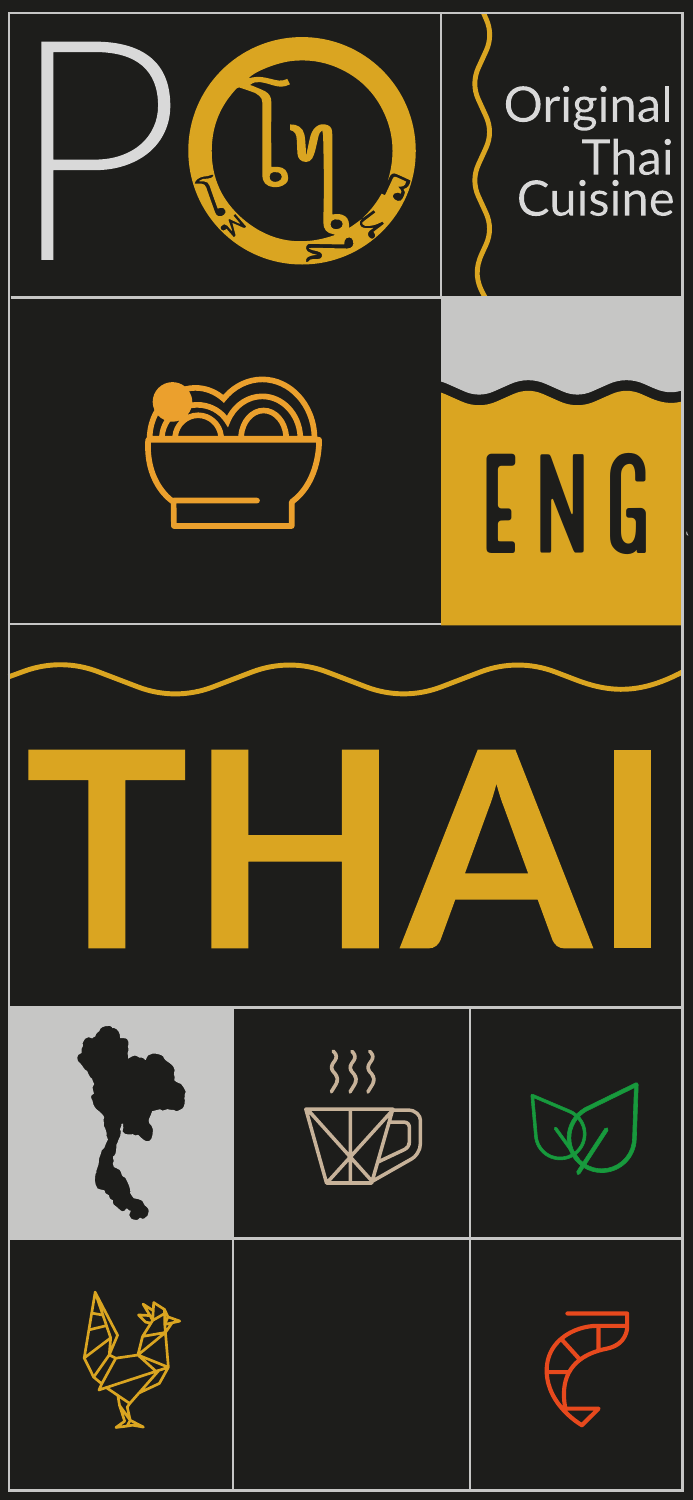# APPETIZErs

| . SOM TAM<br>Green papaya, tomatoes, carrots, green beans, garlic, peanuts,                                      |                    |     |  |  |
|------------------------------------------------------------------------------------------------------------------|--------------------|-----|--|--|
| chili and citrus dressing.                                                                                       | <b>With shrimp</b> | 225 |  |  |
| 2. YUM NUA YANG<br>Salad with grilled beef steak, served with peanuts,<br>vegetables, chili and citrus dressing. |                    |     |  |  |
| 3. YUM WOON SEN<br>Noodles, soy sauce, celery, tomatoes, onions and peanuts, with<br>spicy lemon sauce.          |                    |     |  |  |
| <b>Chicken 215</b>                                                                                               | <b>Shrimps 229</b> |     |  |  |
| 4. LAAB SALAD<br>Chopped with fresh mint, onions, lettuce and cucumber.                                          |                    |     |  |  |
| <b>Chicken 210</b><br><b>Pork 225</b>                                                                            |                    |     |  |  |
| SOUPS                                                                                                            |                    |     |  |  |

| 12. MIX APPETIZER 10 pieces<br>Shrimp croquettes, mixed satay, spring and summer rolls.                                    |                        | 285 |
|----------------------------------------------------------------------------------------------------------------------------|------------------------|-----|
| 13. PO PIA SOD 4 Pieces<br>Rolled crunchy vegetables into rice paper sheets; lettuce, carrots,<br>cucumber and fresh mint. |                        | 120 |
| Sweet n' sour sauce on the side.                                                                                           | With shrimp and surimi | 149 |
| 14. TOD MAN THAI 4 Pieces<br>Shrimp croquettes with chicken and a slighty touch of red curry.                              |                        |     |
| 15. PO PIA TOD 4 Pieces<br>Crispy fried spring rolls, stuffed with crunchy vegetables.<br>Sweet n' sour sauce on the side. |                        | 139 |
| SALADS                                                                                                                     |                        |     |

#### **21. TOM YUM**

| Chicken 139 | Shrimps 159 |
|-------------|-------------|
|             |             |

**Mushrooms, kaffir lime, lemon, lemongrass, and onions. Slightly spicy and aromatic flavor.**

#### **22. TOM KHA**

**Galangal, kaffir lime, coconut milk, mushrooms, lemongrass, and coriander.**

# MENU

| <b>Chicken 159</b> | <b>Shrimps 175</b> |
|--------------------|--------------------|
|--------------------|--------------------|

| <b>Beef 189</b> | <b>Shrimps 209</b> | Mixed 239       |
|-----------------|--------------------|-----------------|
| Chicken 175     | <b>Tofu 155</b>    | <b>Pork 175</b> |

#### **23. GUAY TIEW**

**Traditional rice noodle soup with garlic, chives and soybeans.**

**11. SATAY 4 Pieces**

**Grilled skewers dipped with authentic thai peanut sauce.**

Chicken 139 Shrimps 169

all of our food is prepared and cooked upon ordering. we appreciate your patience. If you have any allergies, please let us know. WE ARE COMMITTED TO THE ENVIRONMENT; WE USE biodegradable containers 9.00 pesos each. thank you!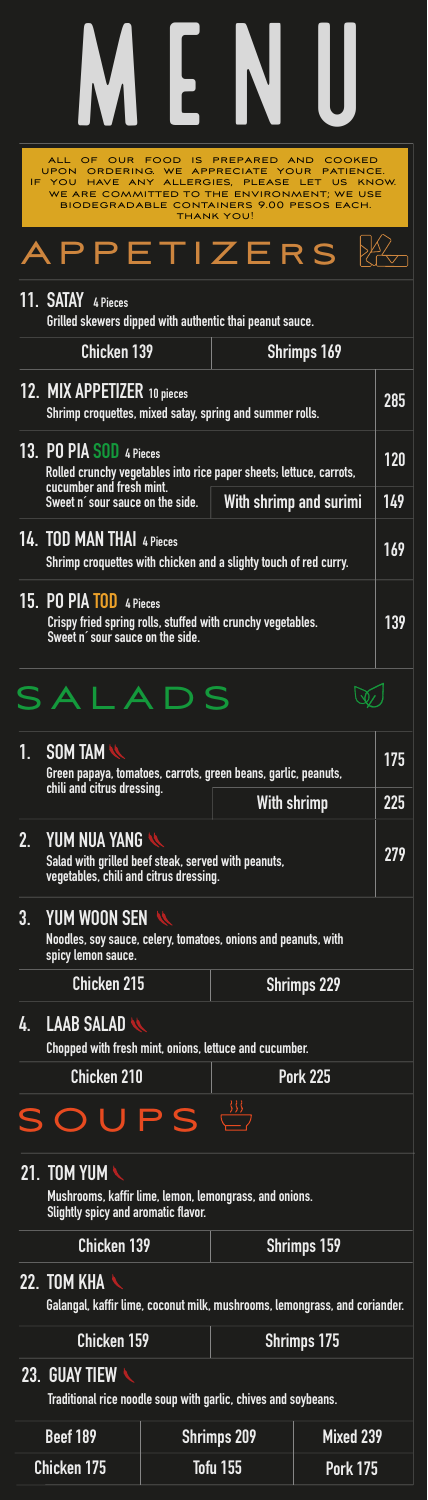

| <b>Beef 279</b>    | Shrimps 305         | Mixed 329       |
|--------------------|---------------------|-----------------|
| <b>Chicken 250</b> | Veggies n' Tofu 239 | <b>Pork 250</b> |

#### **ADD:**

**Wok sautéed basil with spicy sauce, green beans, peppers and onions.**

#### **66. GOON GATHRIEM**

**Wok sautéed shrimps with garlic sauce, peppers, onions and chives.**



**299**

**Traditional recipe prepared with coconut thai milk, peppers, squash, green beans, bamboo and basil. An ancient delicacy!**

### **31. GAENG KIEW WHAN GREEN CURRY 32. GAENG DANG RED CURRY**

#### **SELECT:**

| <b>Beef 269</b>                                                                                                                     | <b>Shrimps 269</b>                                                                   |  | <b>Mixed 299</b> |  |
|-------------------------------------------------------------------------------------------------------------------------------------|--------------------------------------------------------------------------------------|--|------------------|--|
| <b>Chicken 239</b>                                                                                                                  | Veggies n' Tofu 229                                                                  |  | <b>Pork 239</b>  |  |
|                                                                                                                                     | 62. PAD MED MAMOANG<br>Wok sautéed with cashews, peppers, pineapple and onions.      |  |                  |  |
| <b>Shrimps 295</b><br><b>Chicken 275</b>                                                                                            |                                                                                      |  |                  |  |
| <b>NUA NAM MAN HAOY</b><br>63<br>Wok sautéed strips beef fillet with broccoli, cauliflower,<br>mushrooms, peppers and oyster sauce. |                                                                                      |  | 269              |  |
|                                                                                                                                     | 64. PAD PRIK KANG<br>Wok sautéed with kaffir lime, red curry, green and red peppers. |  |                  |  |
| <b>Pork 275</b><br><b>Chicken 275</b><br>Mixed 349                                                                                  |                                                                                      |  |                  |  |
| <b>Shrimps 329</b><br>Fish of the day 329                                                                                           |                                                                                      |  |                  |  |

#### **65. PHAD PAK RUM HOAY**

**Wok sautéed vegetables, broccoli, cauliflower, carrots, onions and bean sprouts.** 

| <b>Beef 260</b>    | Shrimps 269         | Mixed 299       |
|--------------------|---------------------|-----------------|
| <b>Chicken 235</b> | Veggies n' Tofu 229 | <b>Pork 235</b> |